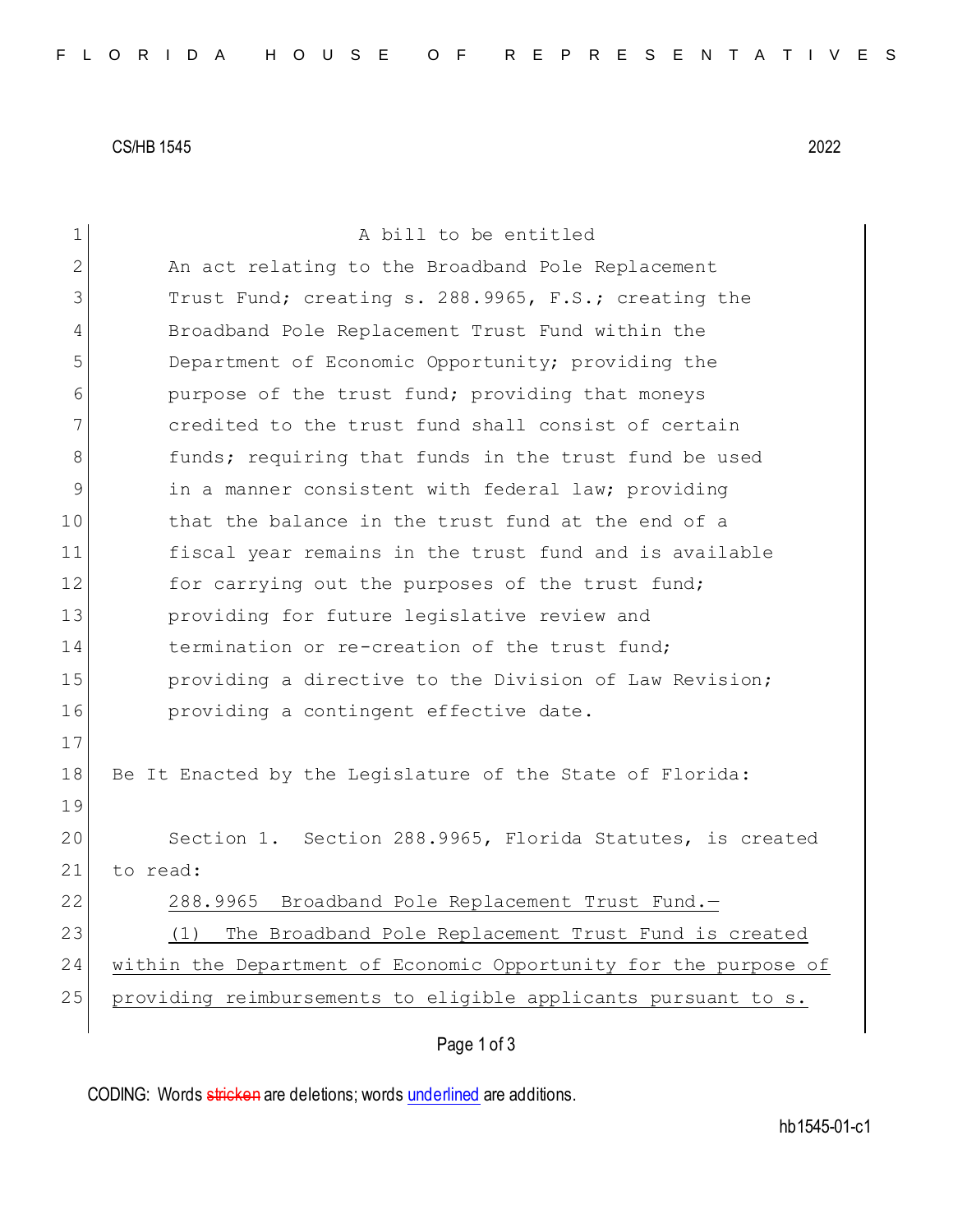## CS/HB 1545 2022

| 26 | 288.9964 and for use by the Florida Office of Broadband in the   |
|----|------------------------------------------------------------------|
| 27 | administration of such reimbursements. Moneys credited to the    |
| 28 | trust fund shall consist of funds appropriated by the            |
| 29 | Legislature; federal funds received from the Coronavirus Capital |
| 30 | Projects Fund for the purpose of providing reimbursements as     |
| 31 | specified in s. 288.9964; funds transferred by the department;   |
| 32 | interest earnings; and grants, gifts, and other contributions    |
| 33 | made directly to the trust fund. Funds in the trust fund must be |
| 34 | used in a manner consistent with federal law.                    |
| 35 | (2) Notwithstanding s. 216.301 and pursuant to s. 216.351,       |
| 36 | any balance in the trust fund at the end of any fiscal year      |
| 37 | shall remain in the trust fund at the end of the year and shall  |
| 38 | be available for carrying out the purposes of the trust fund.    |
| 39 | (3) In accordance with s. $19(f)(2)$ , Art. III of the State     |
| 40 | Constitution, unless terminated sooner, the Broadband Pole       |
| 41 | Replacement Trust Fund shall be terminated 4 years after the     |
| 42 | effective date of this act. Before its scheduled termination,    |
| 43 | the trust fund shall be reviewed as provided in s. $215.3206(1)$ |
| 44 | and $(2)$ .                                                      |
| 45 | Section 2. The Division of Law Revision is directed to           |
| 46 | replace the phrase "4 years after the effective date of this     |
| 47 | act" wherever it occurs in this act with the date the trust fund |
| 48 | will terminate.                                                  |
| 49 | Section 3.<br>This act shall take effect on the same date        |
| 50 | that HB 1543 or similar legislation takes effect, if such        |
|    | Page 2 of 3                                                      |

CODING: Words stricken are deletions; words underlined are additions.